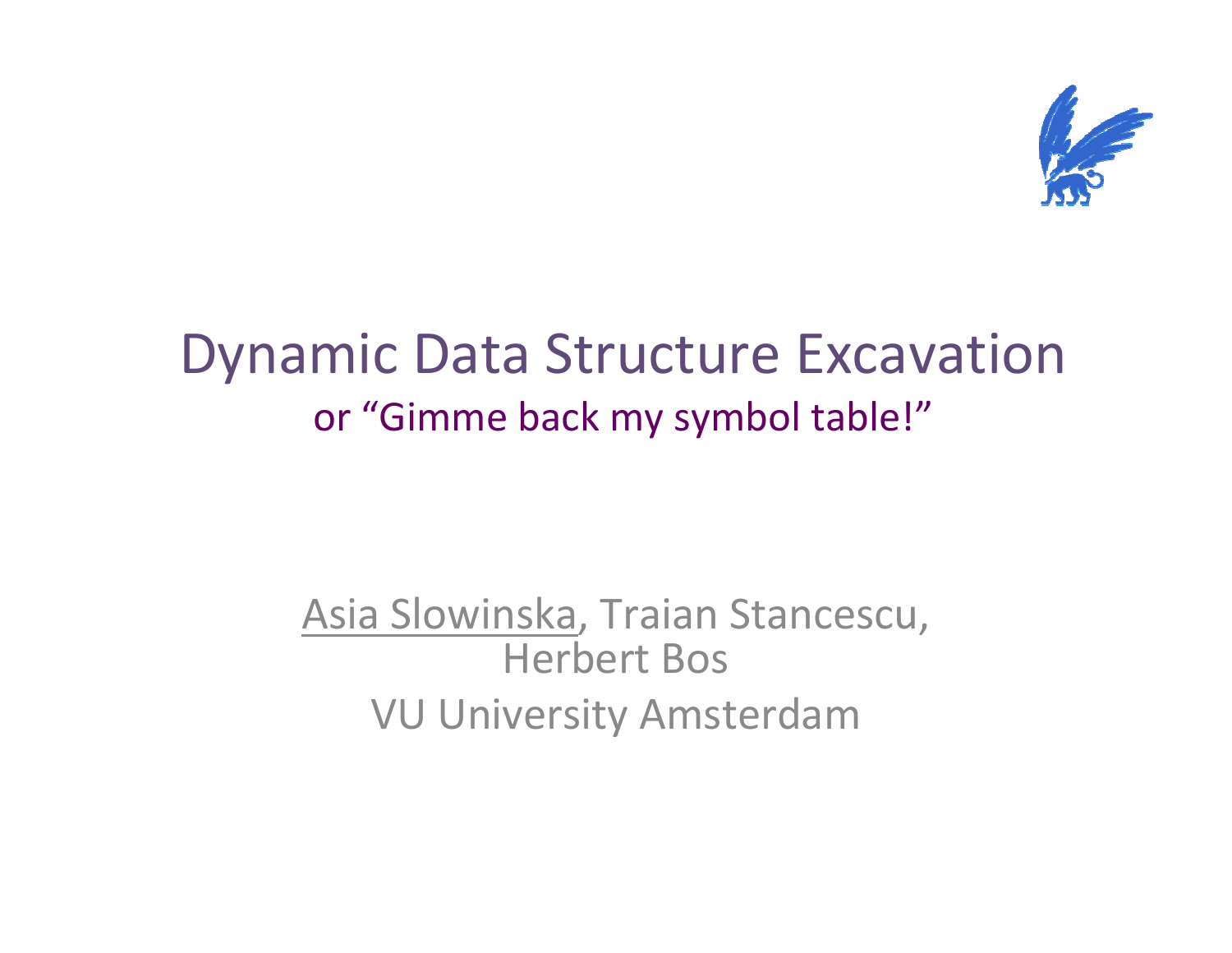

## Anonymous bytes only...

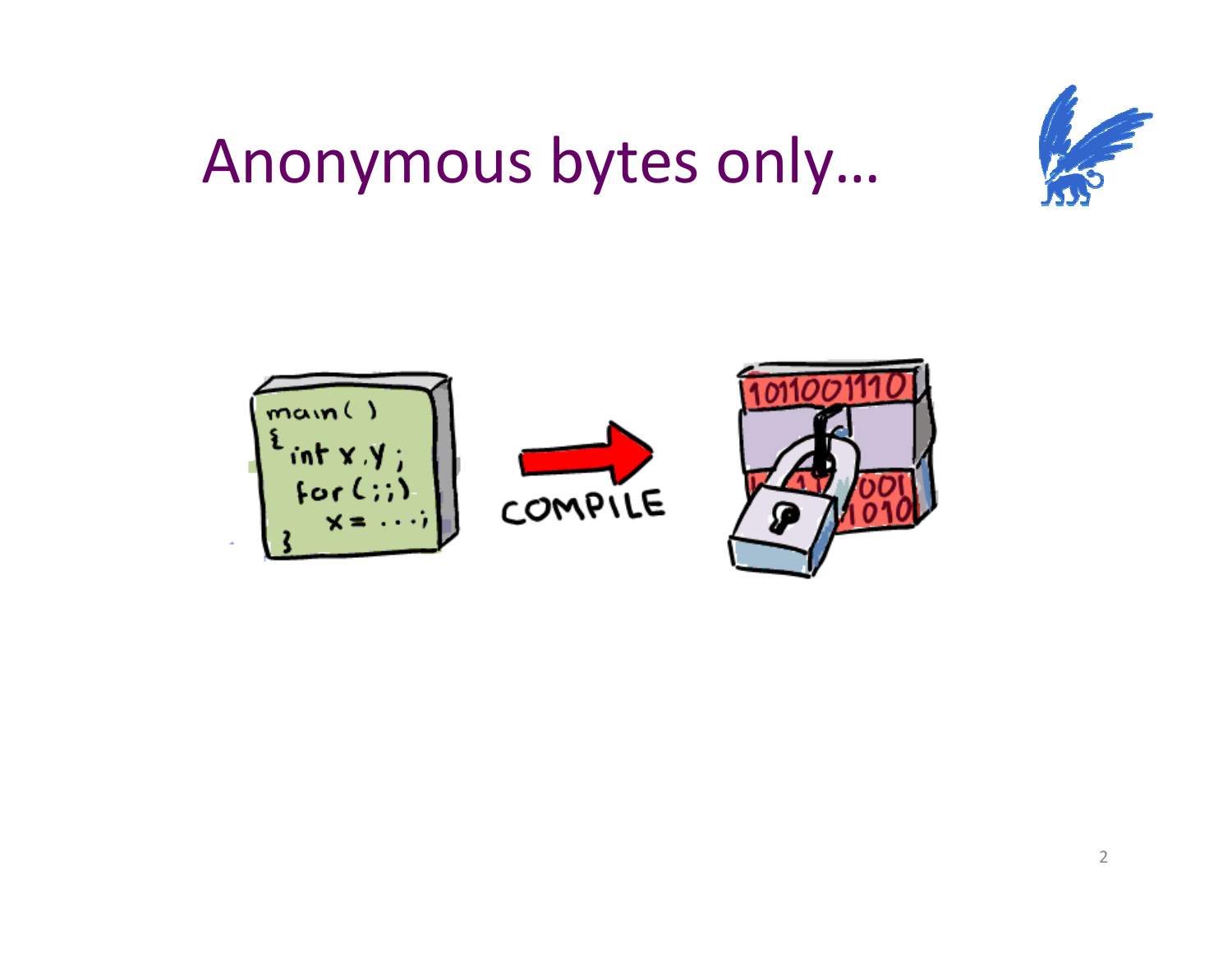## Goals



3

• Long term: reverse engineer complex software

| push       | %ebp                             |
|------------|----------------------------------|
| mov        | %esp,%ebp                        |
| sub.       | \$Oxa8,%esp                      |
| mov        | $0\times8$ (%ebp),%ea $\times$   |
| lea        | $-0\times98$ (%ebp),%ec $\times$ |
| mov        | %eax,%edx                        |
| mov.       | %eax, \$0x8c                     |
| mov.       | %eax,0x8(%esp)                   |
| <b>MOV</b> | %edx,0x4(%esp)                   |
| mov        | %ecx,(%esp)                      |
| call       | 0×29                             |
| mov        | $0\times8$ (%ebp),%ea $\times$   |
| leave      |                                  |
| ret        |                                  |
| nop        |                                  |
| nop        |                                  |
|            |                                  |



struct employee { char name [128]; int year; int month; int day; };struct employee\* foo (struct employee\* src) {struct employee dst; // init dst }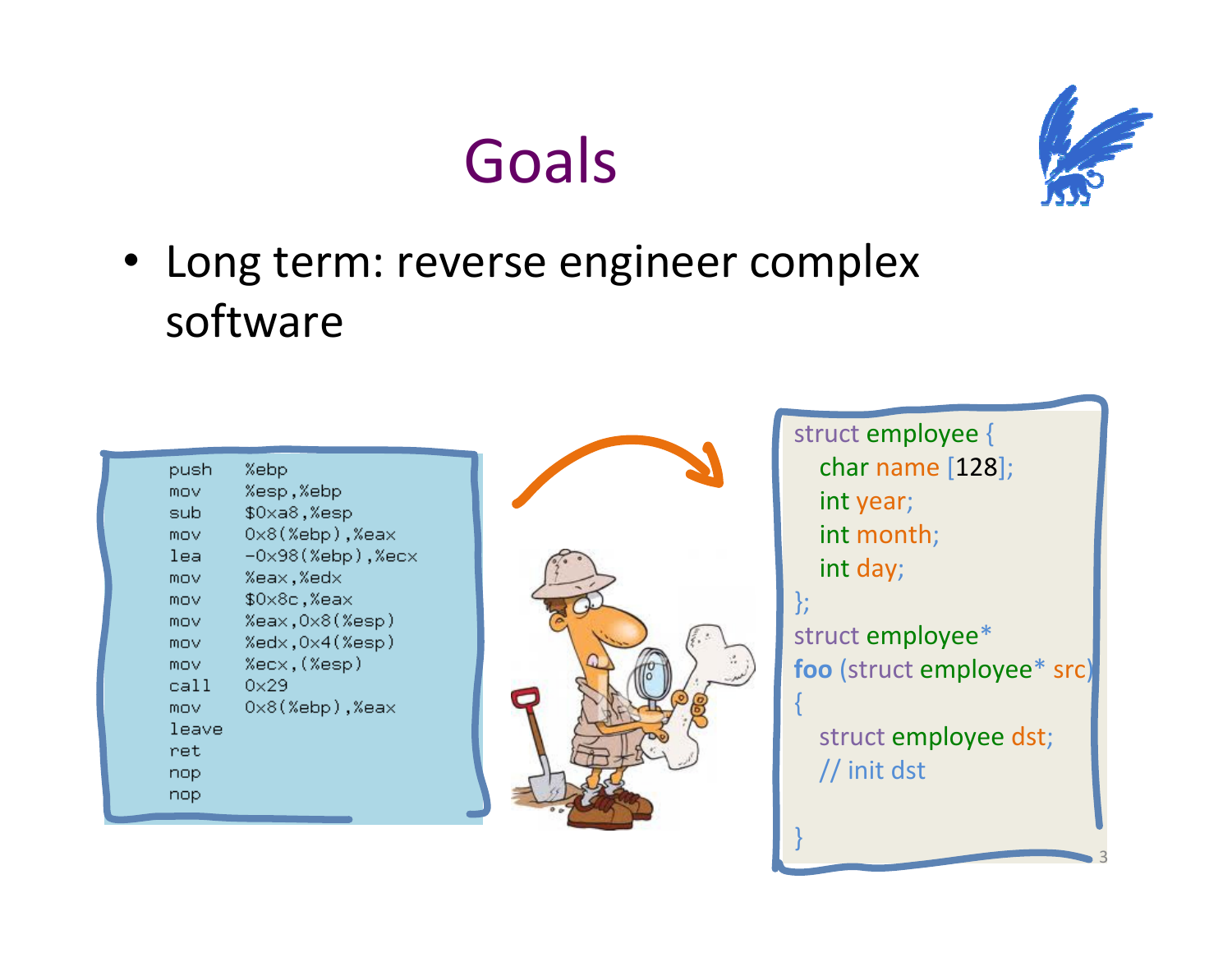



- Long term: reverse engineer complex software
- Short term: reverse engineer data structures

| push  | %ebp                             |
|-------|----------------------------------|
| mov   | %esp,%ebp                        |
| sub   | \$0xa8,%esp                      |
| mov   | $0\times8$ (%ebp),%ea $\times$   |
| lea   | $-0\times98$ (%ebp),%ec $\times$ |
| mov   | %eax,%edx                        |
| mov   | \$0x8c,%eax                      |
| mov   | %eax,0x8(%esp)                   |
| mov   | %edx,0x4(%esp)                   |
| mov   | %ecx,(%esp)                      |
| call  | 0×29                             |
| mov   | $0\times8$ (%ebp),%ea $\times$   |
| leave |                                  |
| ret   |                                  |
| nop   |                                  |
| nop   |                                  |
|       |                                  |



struct s1{ char f1 [128]; int f2; int f3; int f4; };struct s $1^\ast$ fun1 (struct s $1^*$  a $1$ ) {struct s1 l1; }4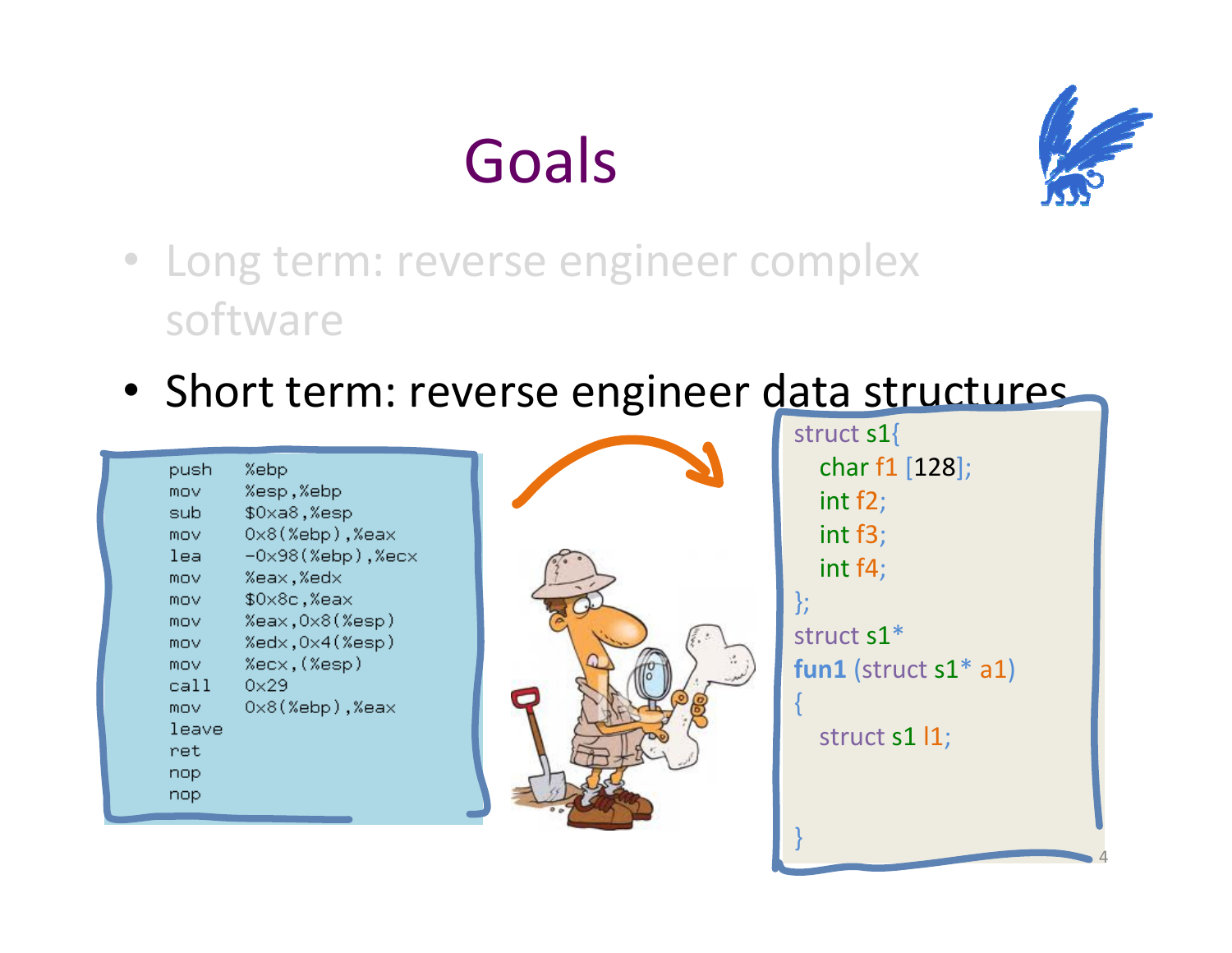

# WHY?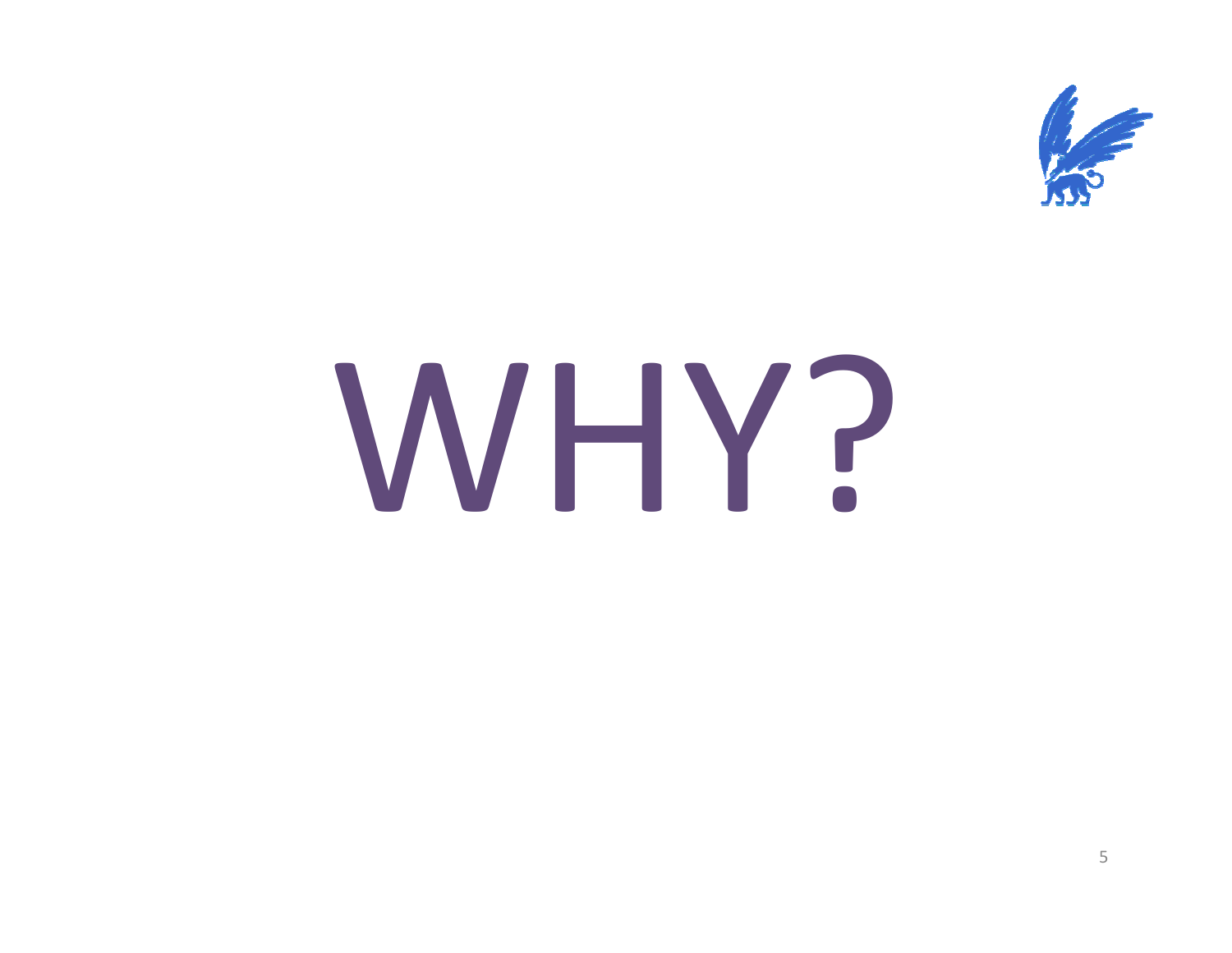## Application I: legacy binary protection



- Legacy binaries everywhere
- •We suspect they are vulnerable

#### But…



How to protect legacy code from memory corruption?Answer: find the buffers and make sure that all accesses to them do not stray beyond array bounds.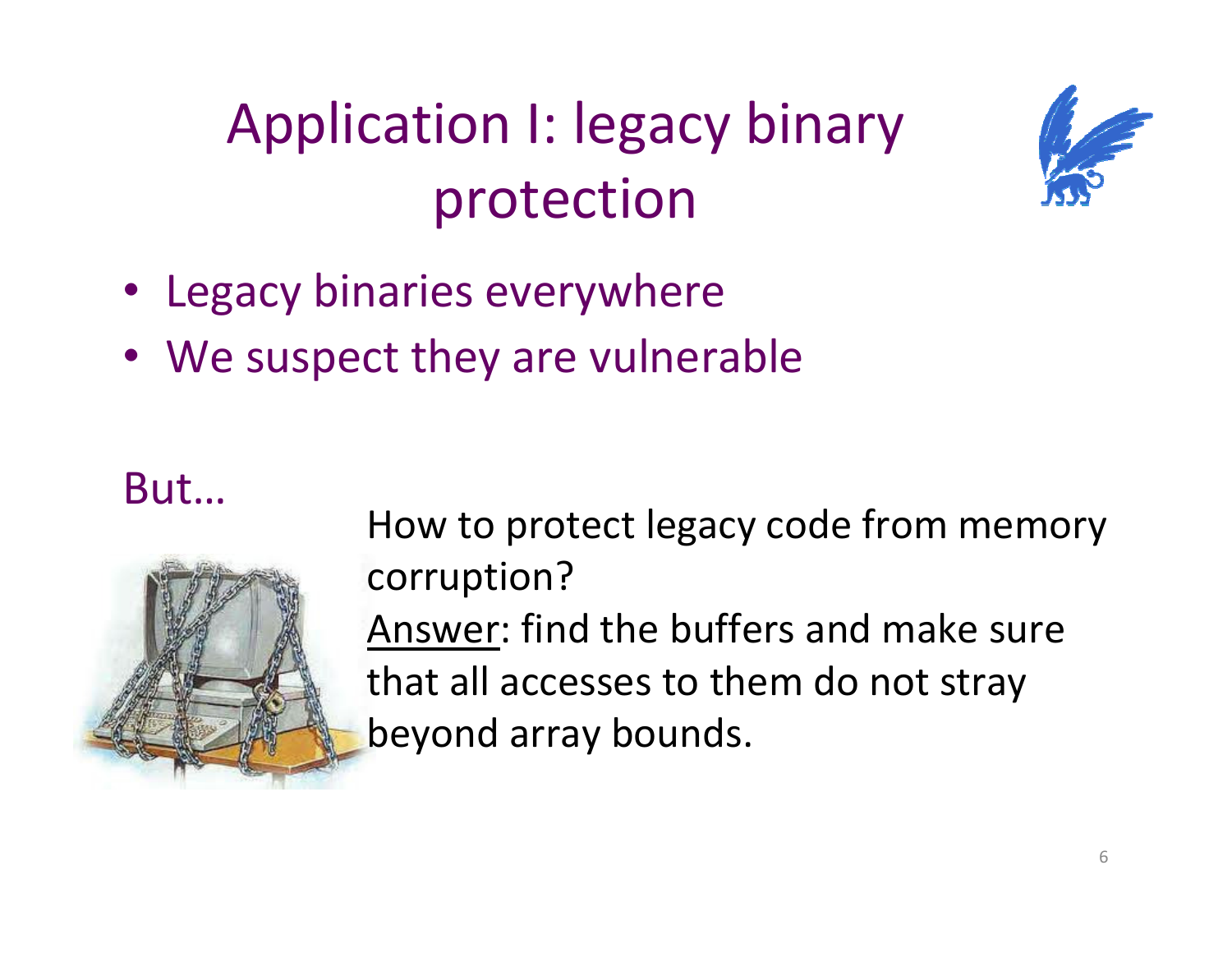## Application II: binary analysis



- We found a suspicious binary is it malware?
- A program crashed… let's investigate!

But…



Without symbols, what can we do?Answer: generate the symbols ourselves!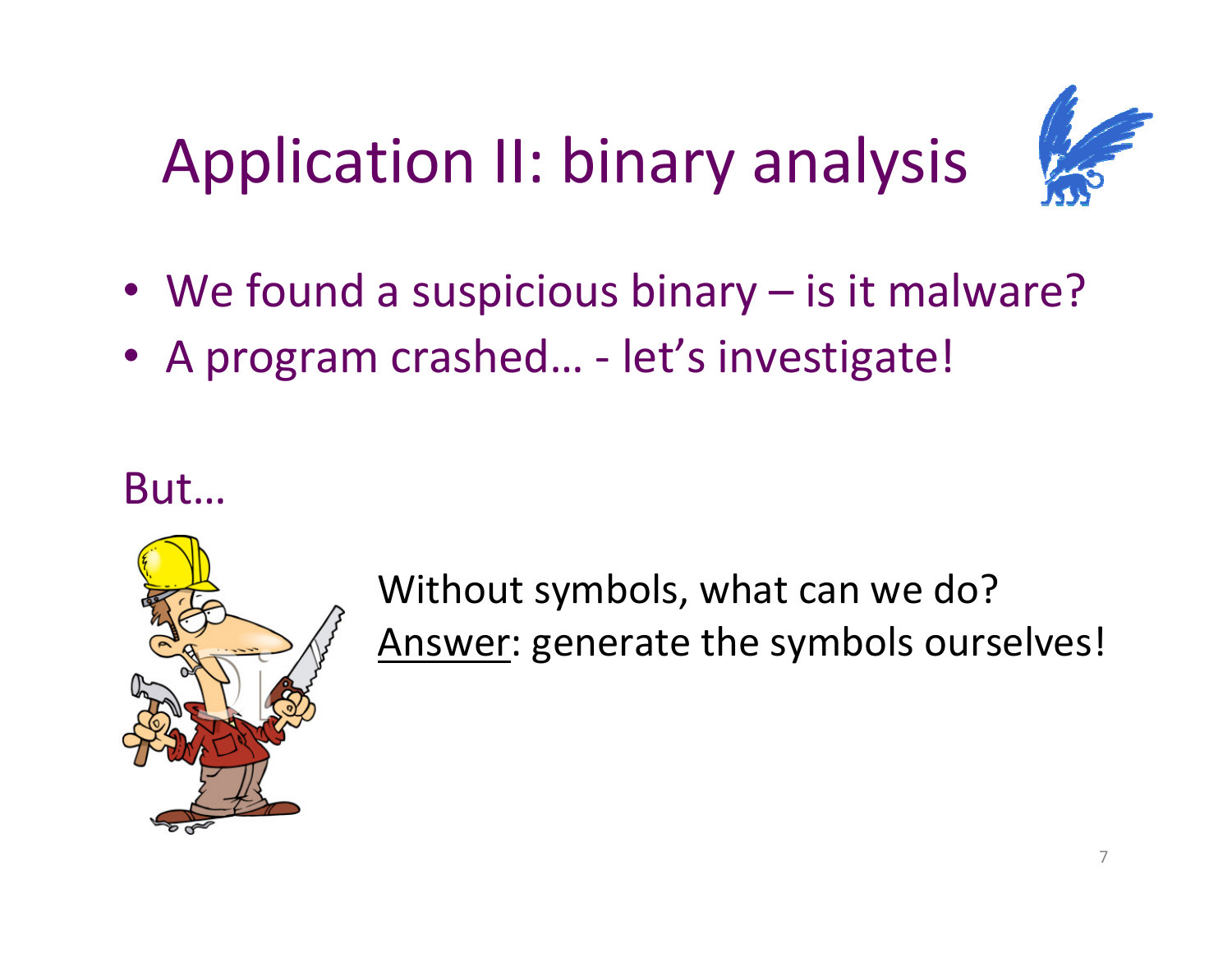

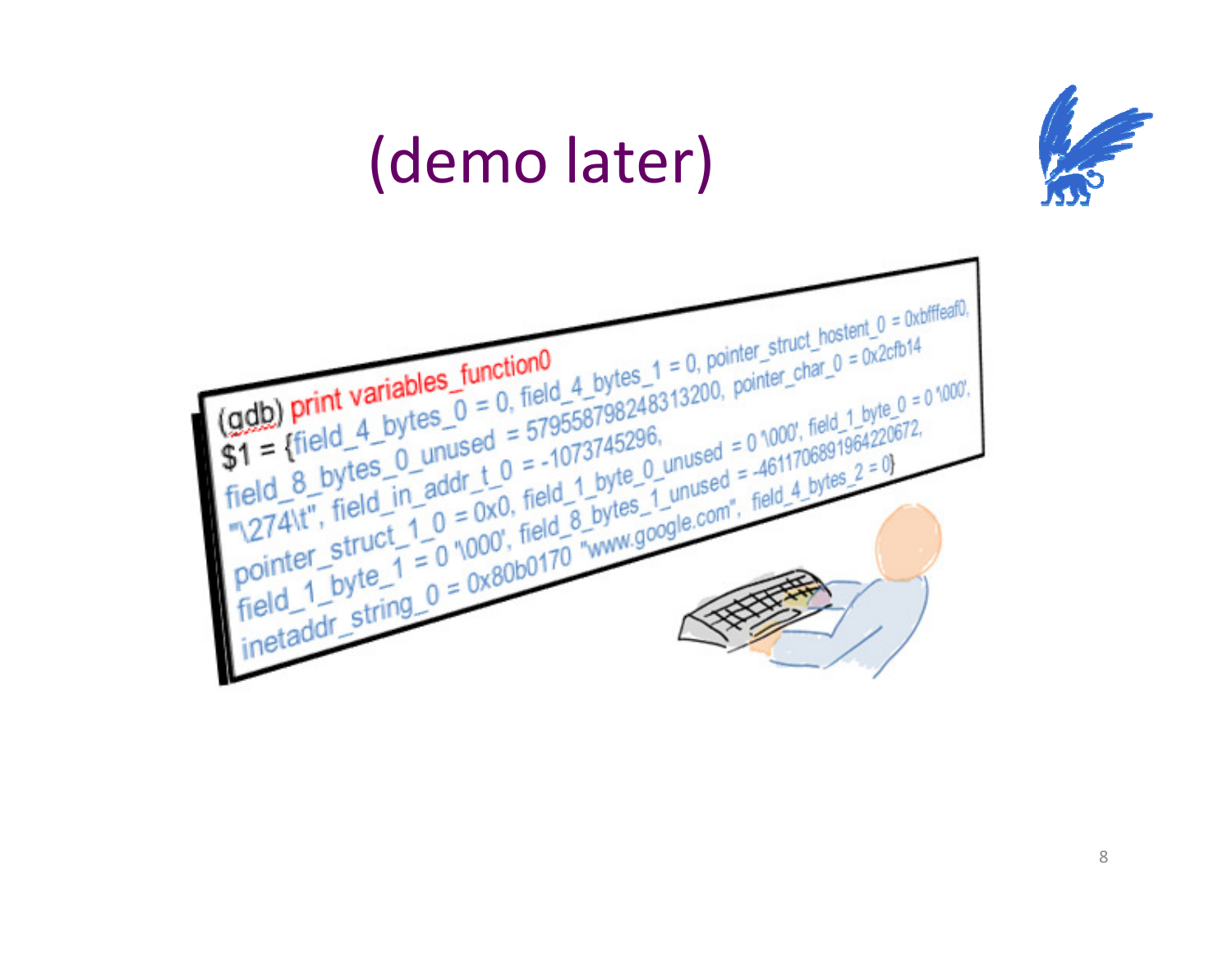

## Why is it difficult?

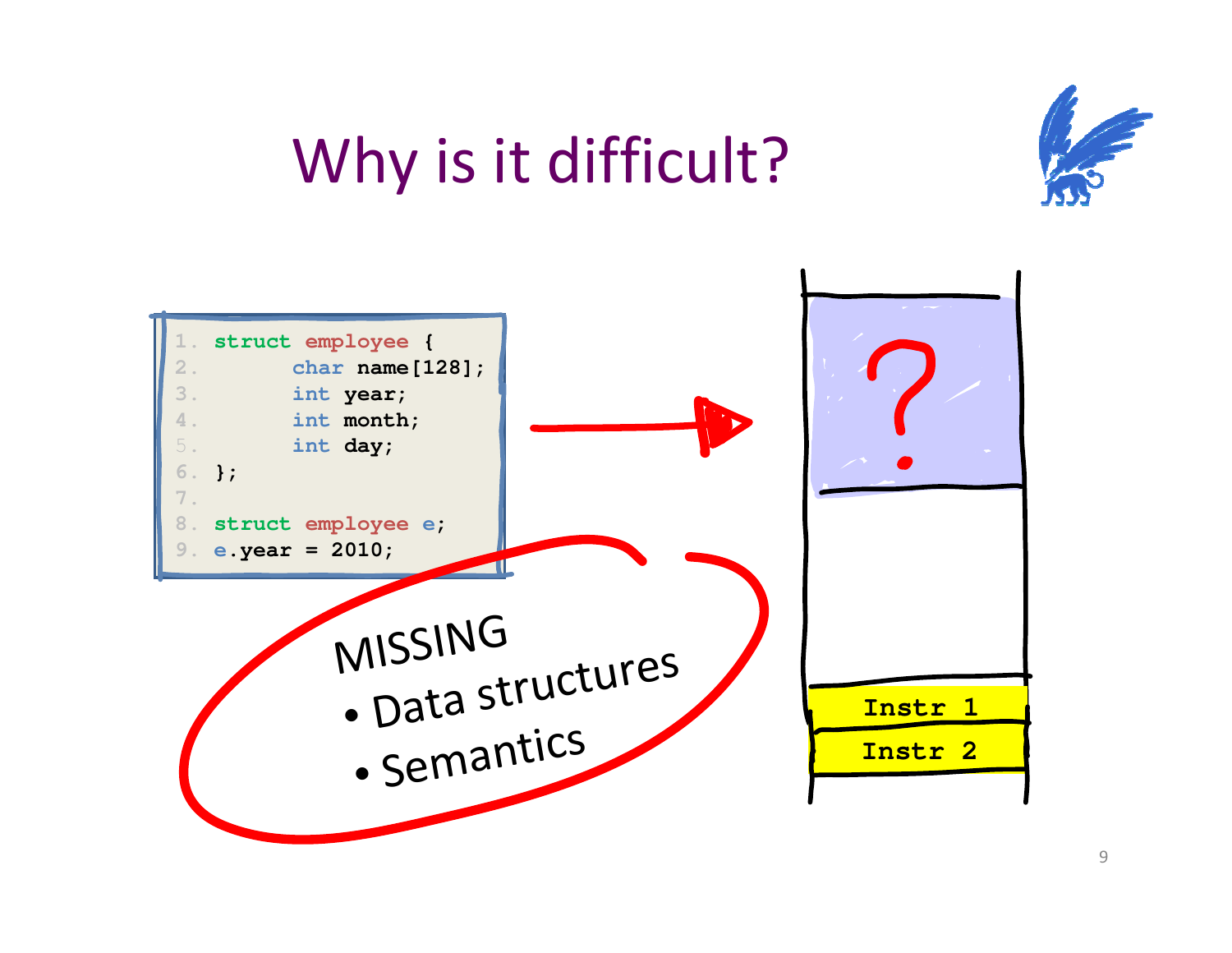

## Data structures: key insight

|    | 1. struct employee {  |
|----|-----------------------|
| 2. | char $name[128]$ ;    |
| 3. | int year;             |
| 4. | int month;            |
| 5. | int day               |
|    | $6.$ };               |
| 7. |                       |
|    | 8. struct employee e; |
|    | 9. e.year = $2010$ ;  |



Yes , data isunstru ctured…But –usage isNOT!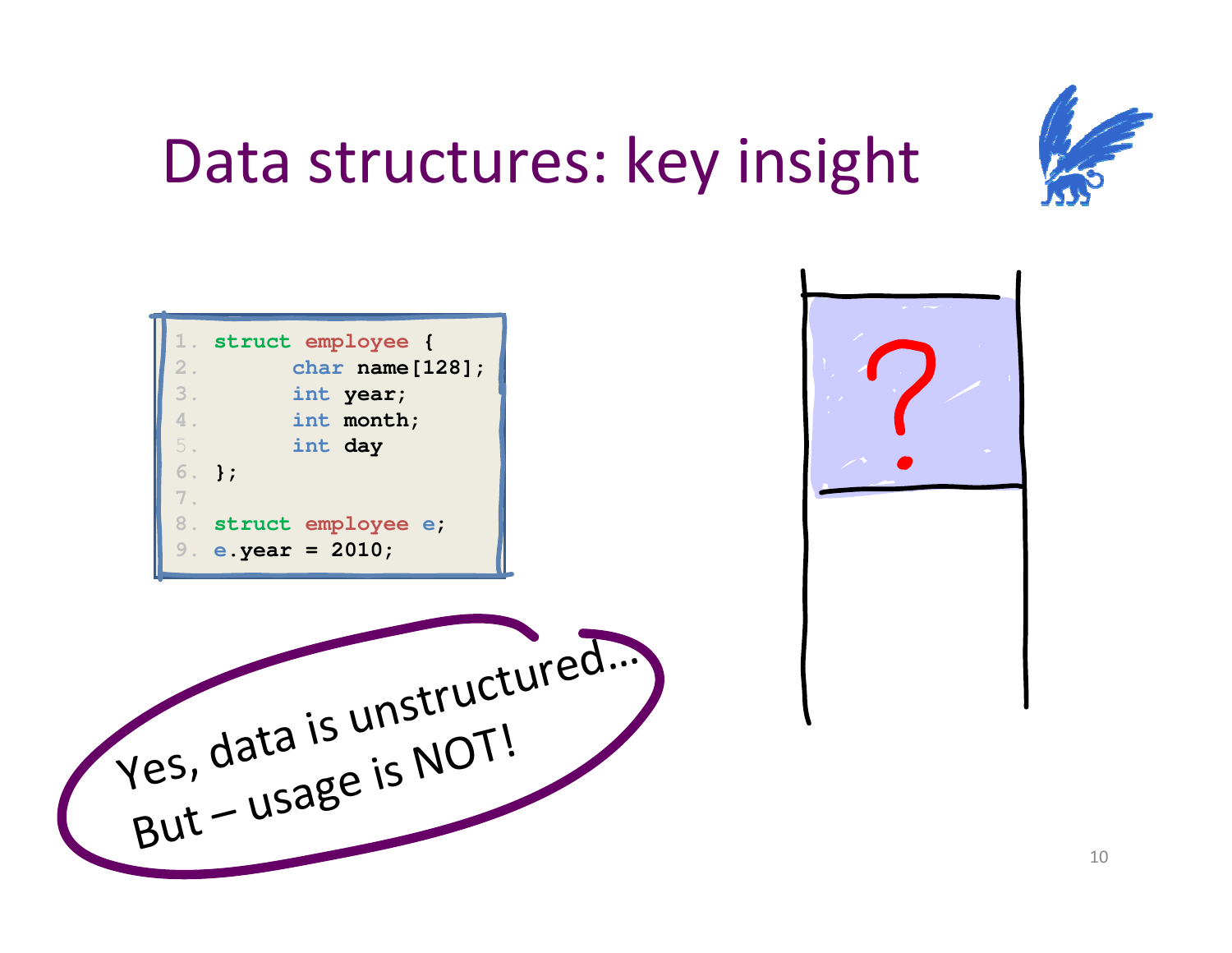

## Data structures: key insight

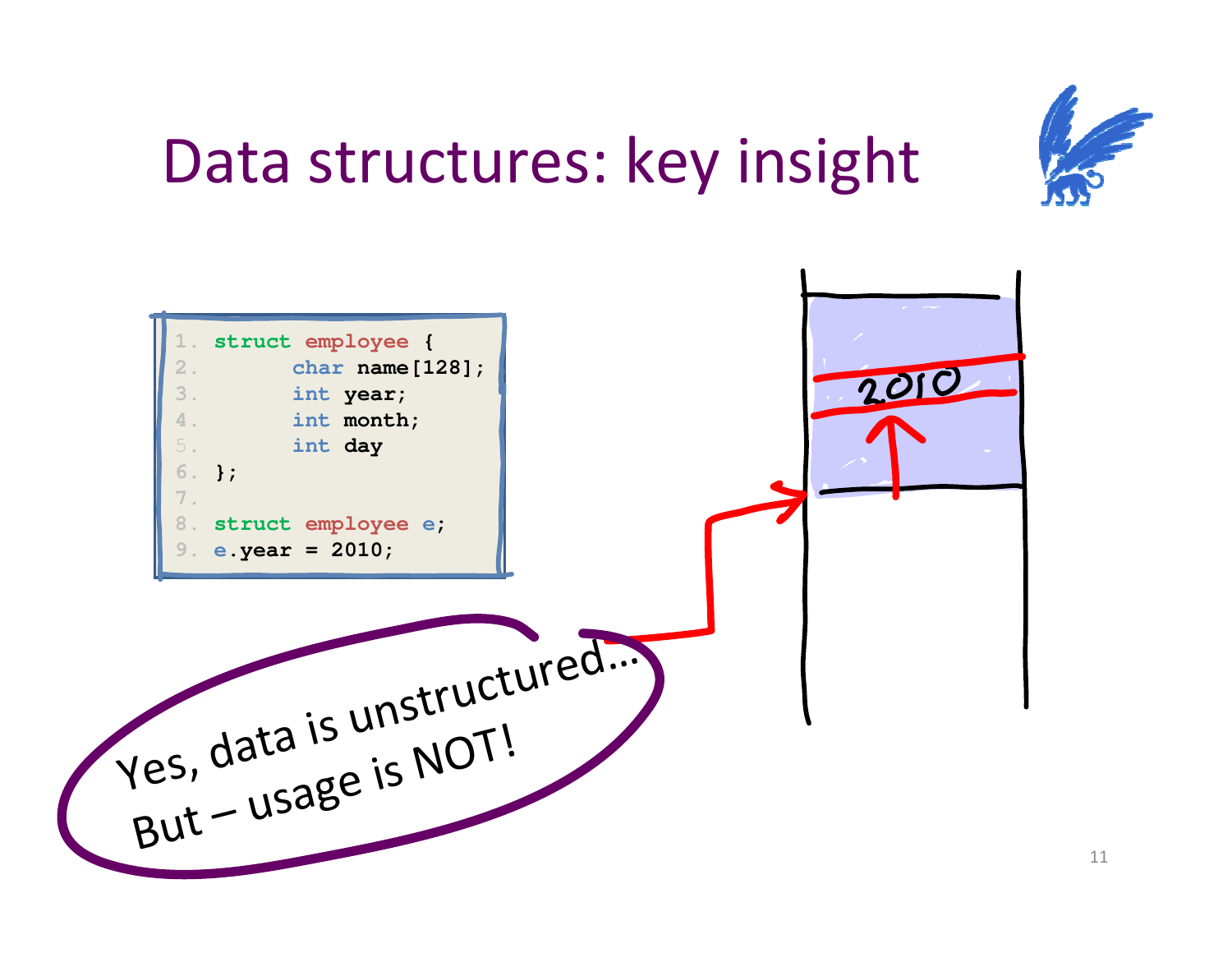

## Data structures: key insight

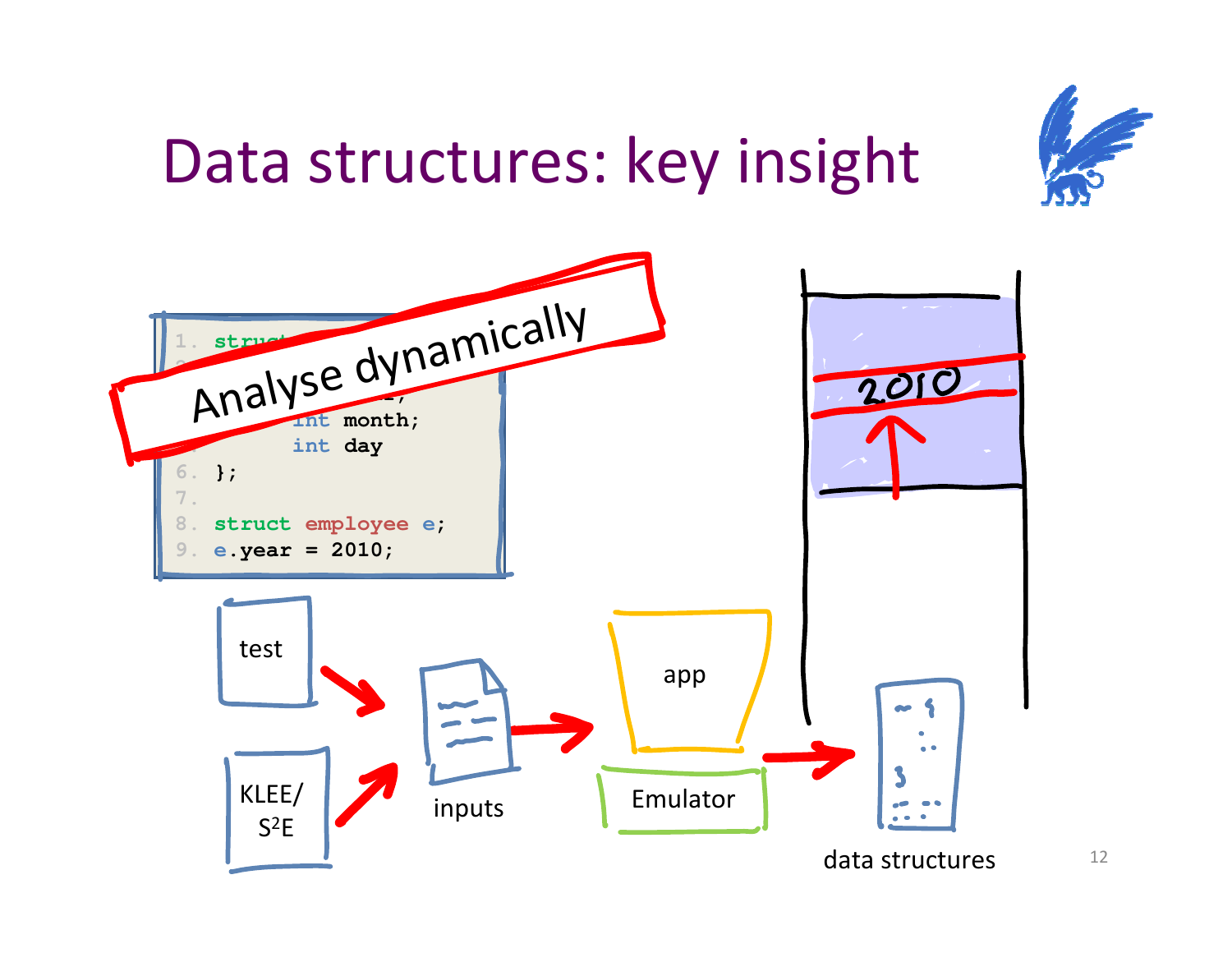## Intuition

- $\bullet$  Observe how memory is *used* at runtime to detect data structures
- E.g., if  $\mathbb A$  is a pointer...
- 1. and A is a function frame pointer, then  $*(A + 8)$  is perhaps a function argument



2. and A is an address of a structure, then  $*(A + 8)$  is perhaps a field in this structure





3. and A is an address of an array, then  $*(A + 8)$  is perhaps an element of this array

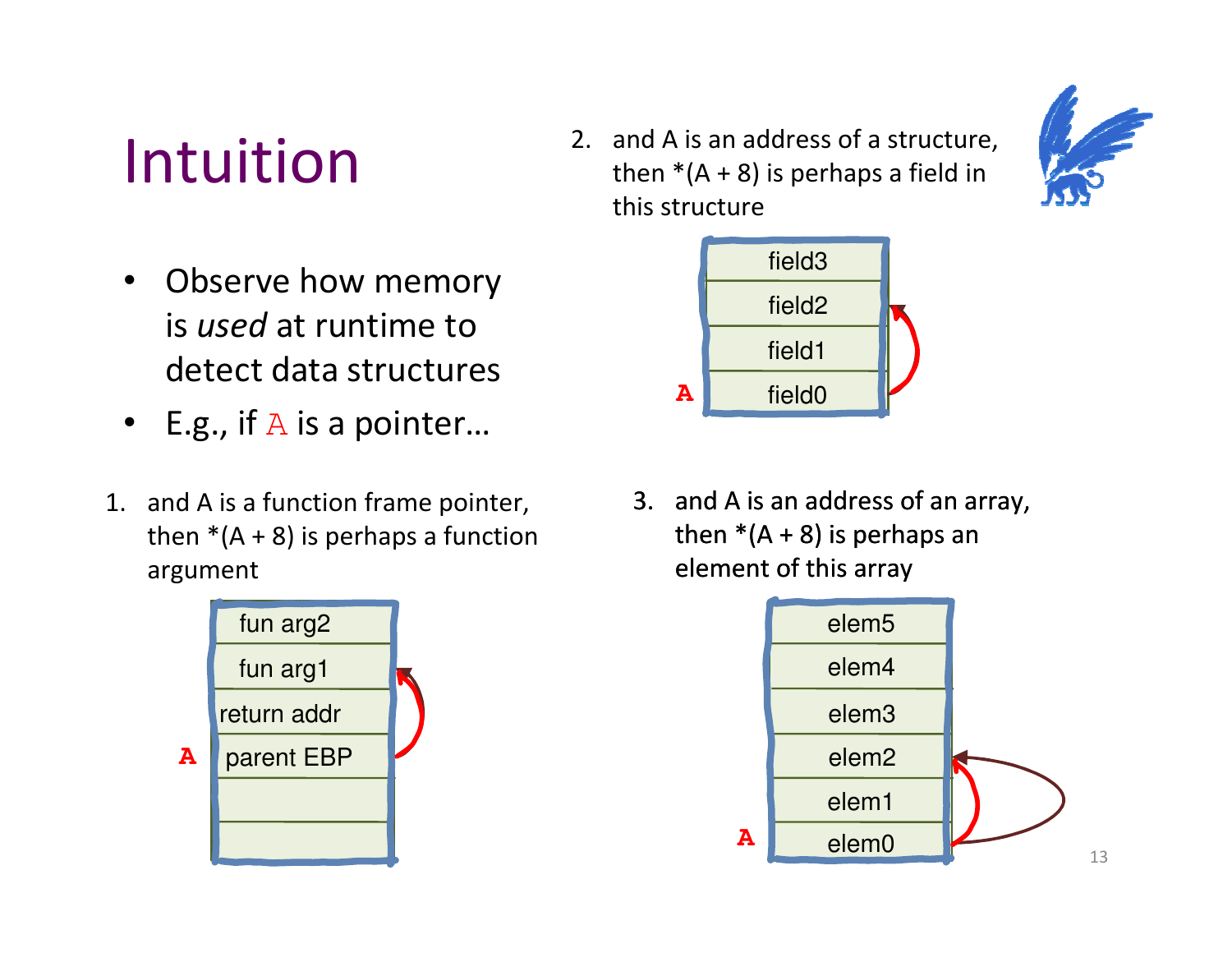## Arrays are tricky

#### Access pattern & detection:

- $\bullet$  elem = next++;
	- Look for chains of accesses in a loop

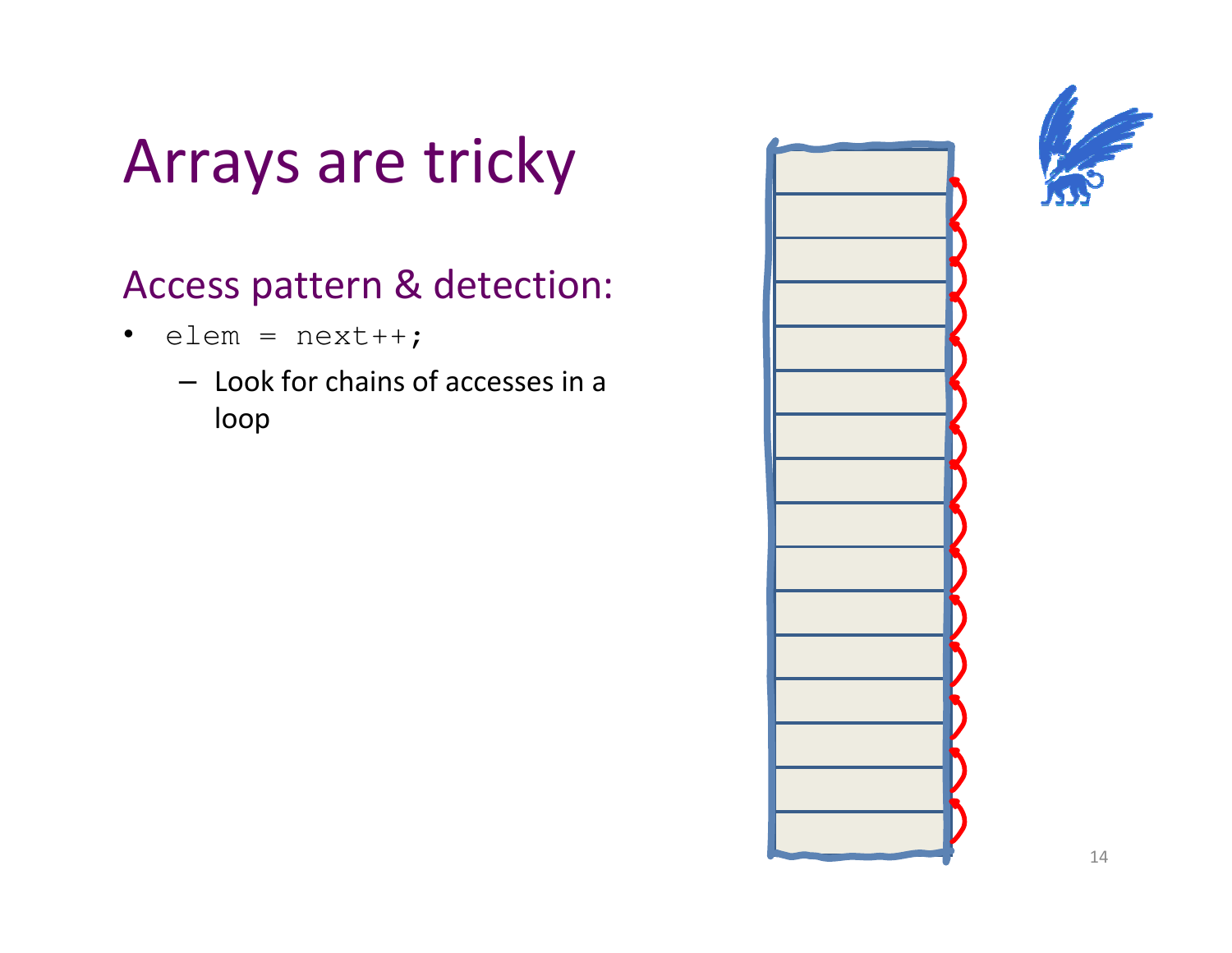## Arrays are tricky

#### Access pattern & detection:

- elem =  $next++;$ 
	- Look for chains of accesses in a loop
- elem =  $\texttt{array[i]}$ ;
	- Look for sets of accesses with the same base in a linear space

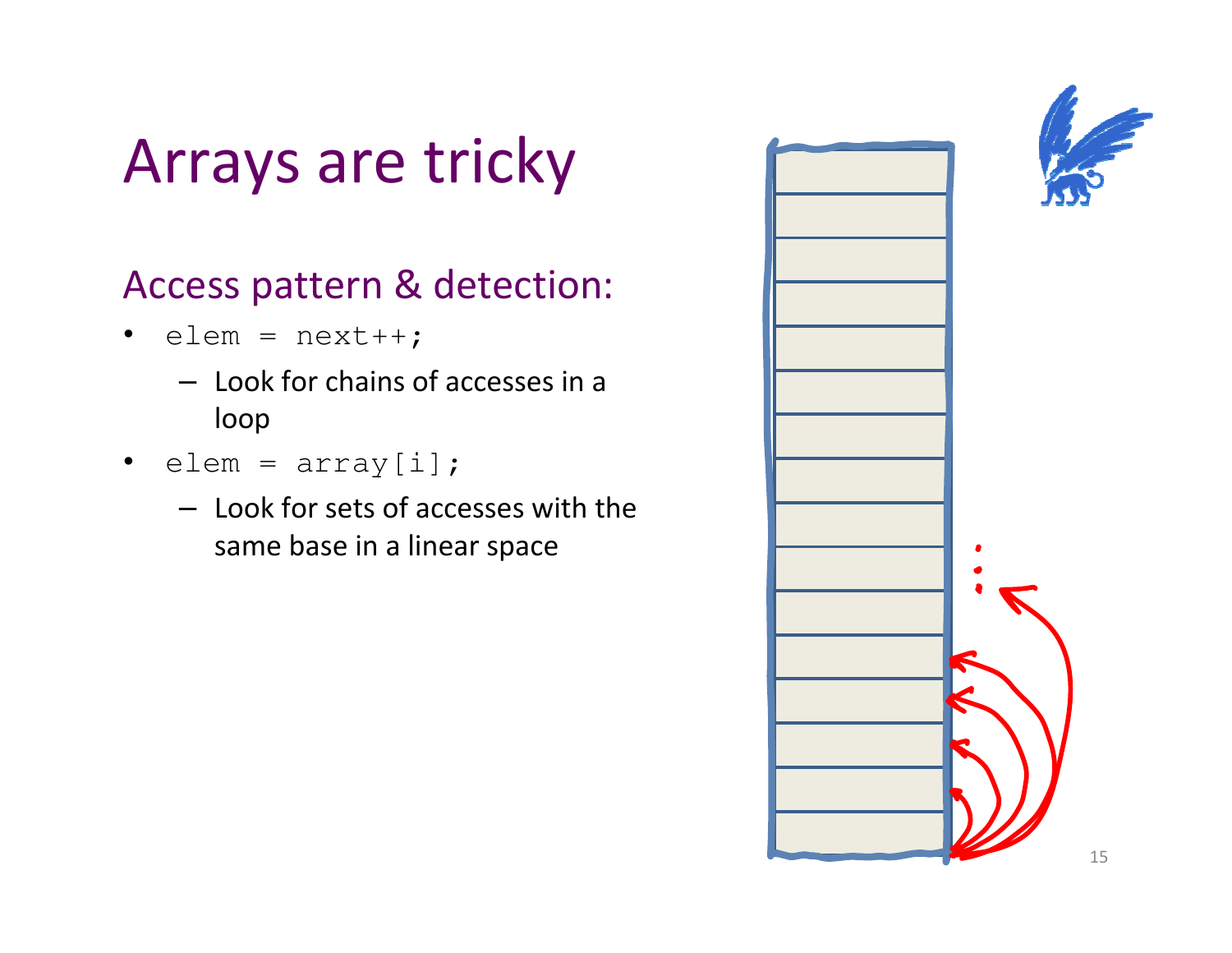## Arrays are tricky

#### Access pattern & detection:

- elem =  $next++;$ 
	- Look for chains of accesses in a loop
- $\bullet$ elem =  $array[i];$ 
	- Look for sets of accesses with the same base in a linear space

#### Challenges:

- $\bullet$  Boundary elements accessed outside the loop
- $\bullet$ Nested loops
- $\bullet$ Multiple loops in sequence

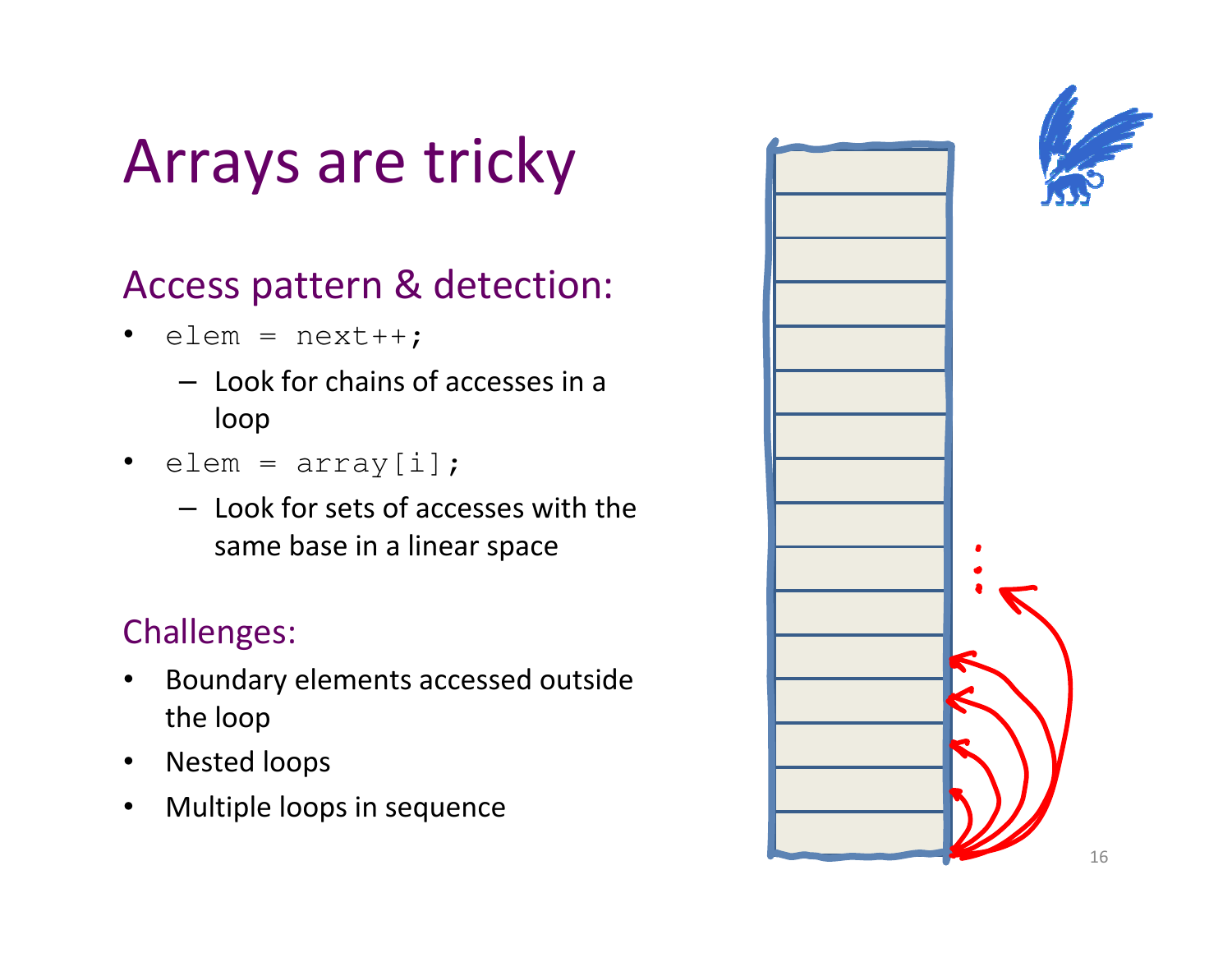## More challenges

#### Examples:

- $\bullet$  Decide which memory accesses are relevant
	- Problems caused by e.g., memset-like functions



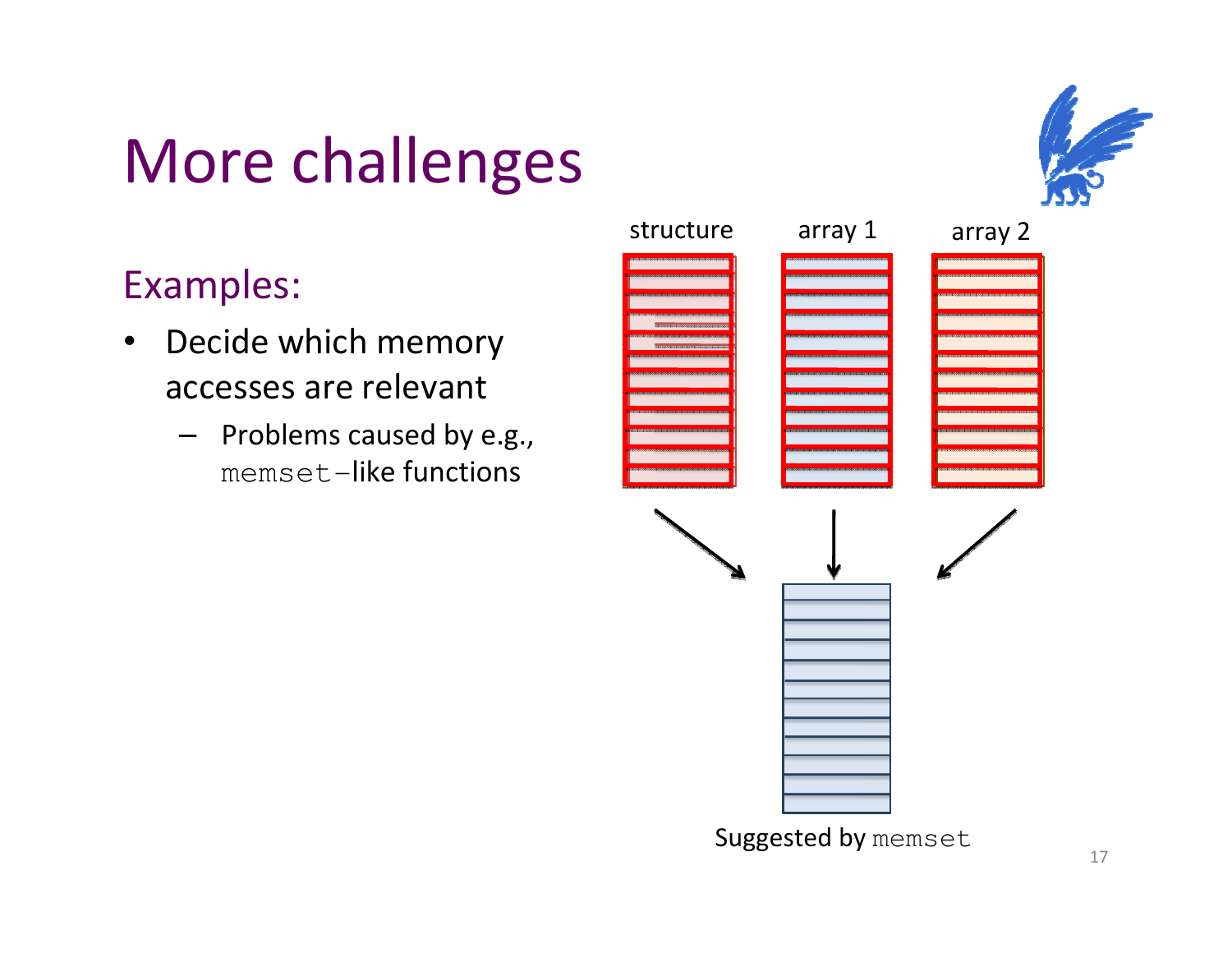## More challenges



#### Examples:

- • Decide which memory accesses are relevant
	- Problems caused by e.g., memset-like functions
- $\bullet$ • Even more in the paper  $\odot$

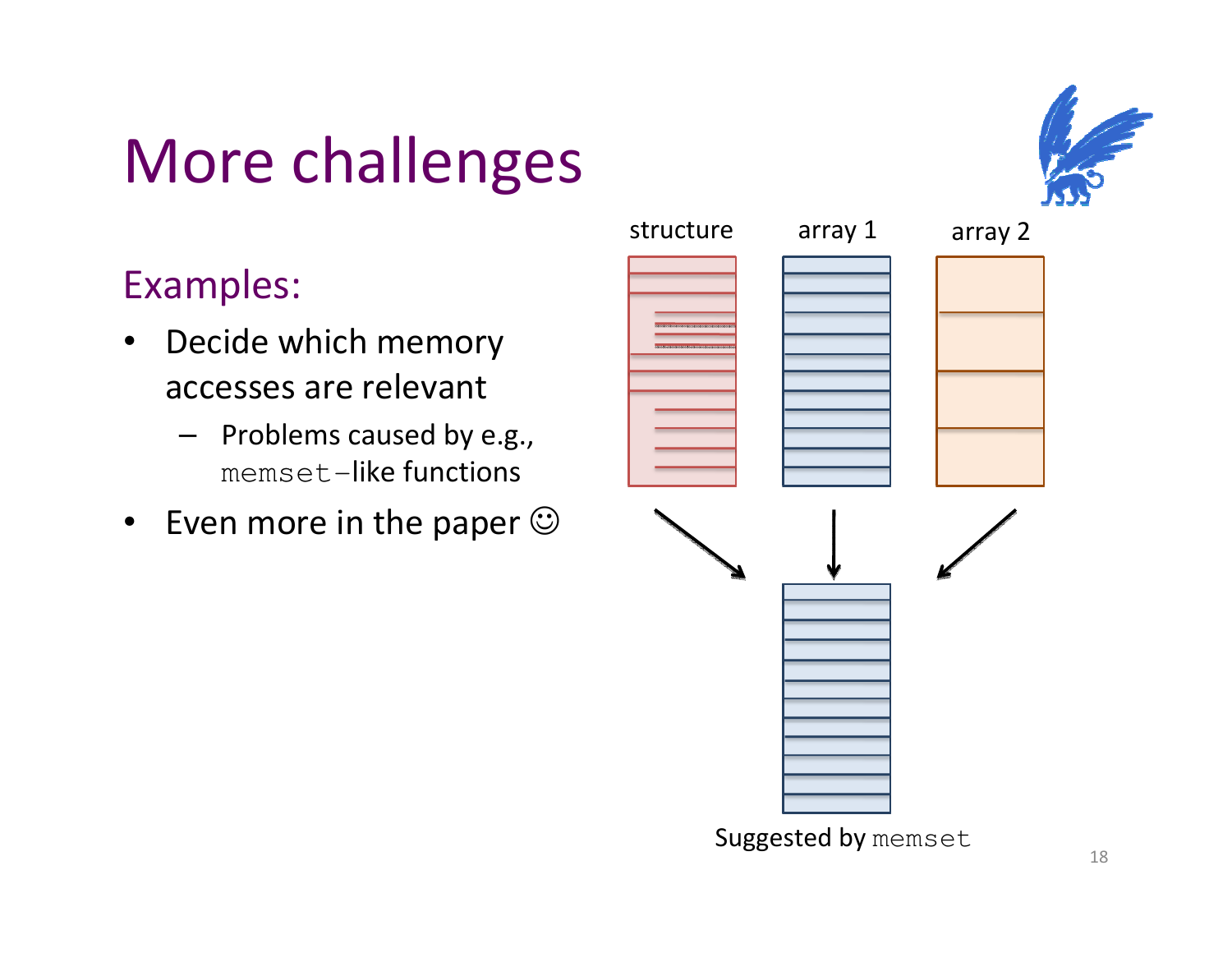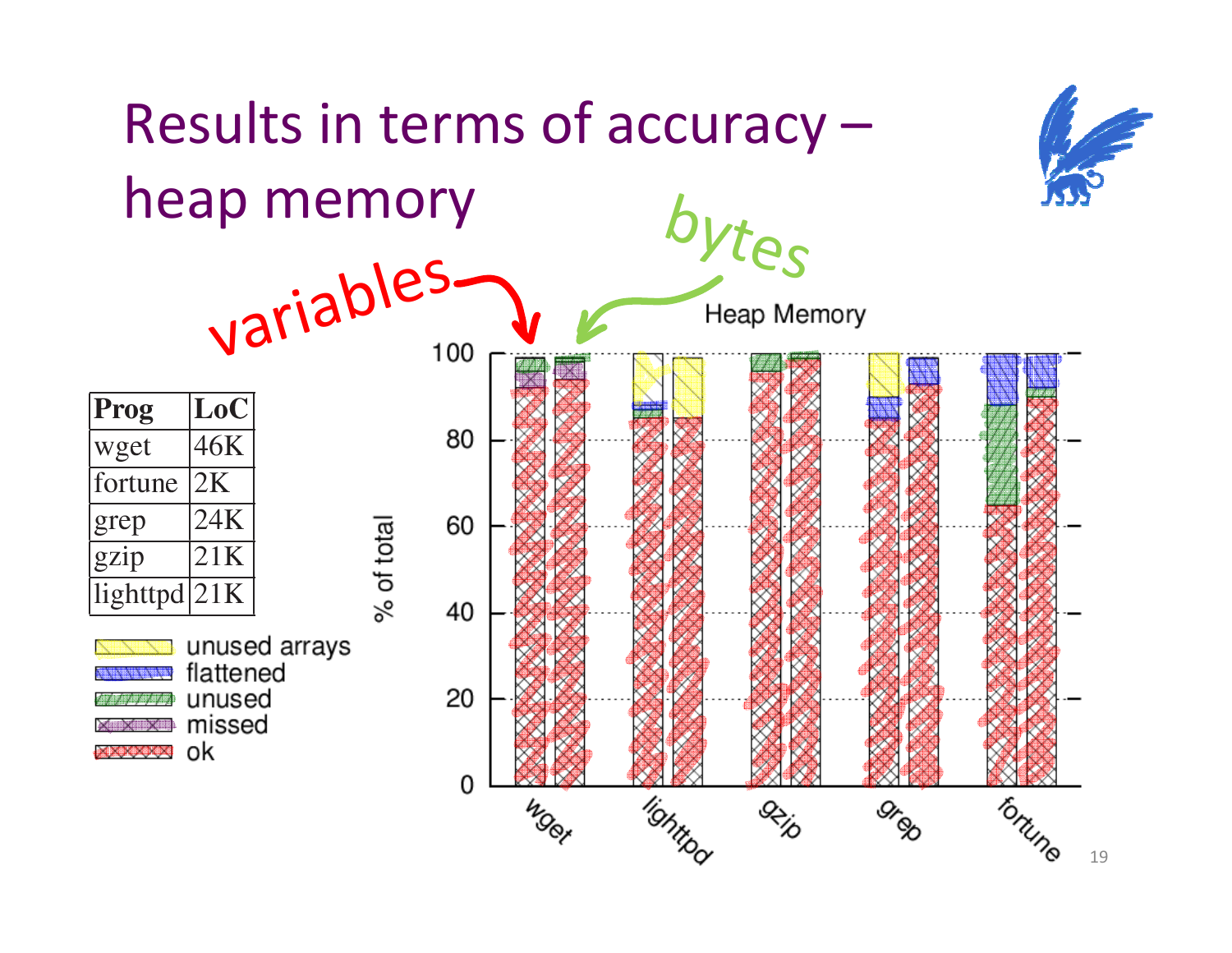## demo now